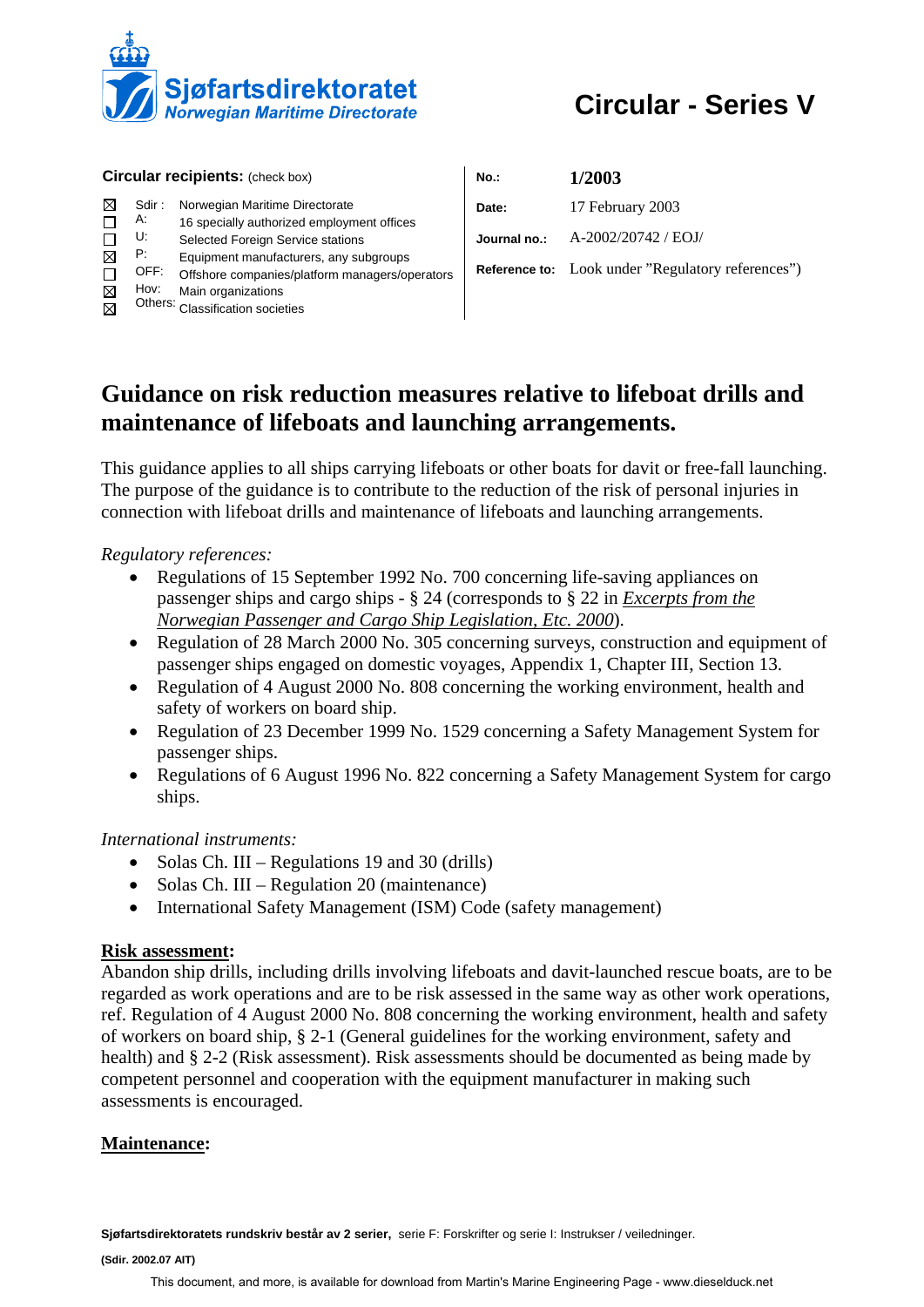A substantial proportion of accidents occurring in connection with lifeboat drills are caused by deficient or lacking maintenance. Set routines for the systematic inspection and maintenance of lifeboats and launching arrangements should be implemented in the vessel's maintenance system.

Any maintenance other than routine lubrication should be performed by personnel authorized by the equipment manufacturer. Anyhow, it is the responsibility of the master to ensure that any maintenance is performed by competent personnel.

Maintenance should never be carried out in connection with a drill. Instead, any maintenance work should be finished before the commencement of a drill. When the maintenance operation is finished, the necessary functional tests should be conducted before commencing any planned drill. Where lifeboats must be lowered or hoisted as part of the lubricating routines, such operations should be performed as part of the maintenance and never in connection with the drill itself.

Maintenance operations are comparable to other types of work operations in that necessary safety measures should be taken on the basis of risk assessments. The lifeboats should be secured by the suspension arrangement delivered by the equipment manufacturer, "hanging off pendants", in the case of any maintenance of hooks, winches or other parts of the launching arrangement necessitating the slackening of falls.

Reference is made to Solas Chapter III, Regulation 20.1., 20.11, the ISM Code, Section 10, and Regulation of 4 August 2000 No. 808 concerning the working environment, health and safety of workers on board ship.

#### **Davit-launched lifeboats:**

There is a risk of personal injury in most work operations related to the maintenance and launching of lifeboats. The risk of fatal accidents appears to be related, *inter alia*, to the presence of one or more persons in or on top of the boat at the time of launching or in maintenance situations. The following items should be carefully observed in order to reduce risk in connection with lifeboat drills and maintenance:

- Drills are to be conducted in a manner that ensures that no person is unduly exposed to risk. Training and drills should always be conducted without haste and the company and the master should be able to document that the necessary time is made available for conducting the drill safely. Reference is made to Regulation of 4 August 2000 No. 808 concerning the working environment, health and safety of workers on board ship, § 2-3, and the ISM Code, Section 10.
- It should be remembered that the evacuation time requirement is an equipment performance requirement which is not to be understood as a time requirement for the crew in conducting lifeboat drills. Reference is made to Solas Chapter III, Regulations 21.1.4 and 31.1.5.
- The launching of lifeboats to the water during drills should be carried out with the smallest possible number of persons in the lifeboats. The number of persons on board must be sufficient to ensure safe release from the hooks and manoeuvring the boat away from the ship's side. This information should appear from the muster list's task assignment. Reference is made to Solas Chapter III, Regulation 19.3.3.3.
- The lowering of lifeboats from the stowed position to the embarkation position, and conversely, should where possible be performed without any person in the lifeboat.
- It is recommended that the lifeboats be lowered empty to the water and hoisted to the embarkation position before launching them to the water, where appropriate. This